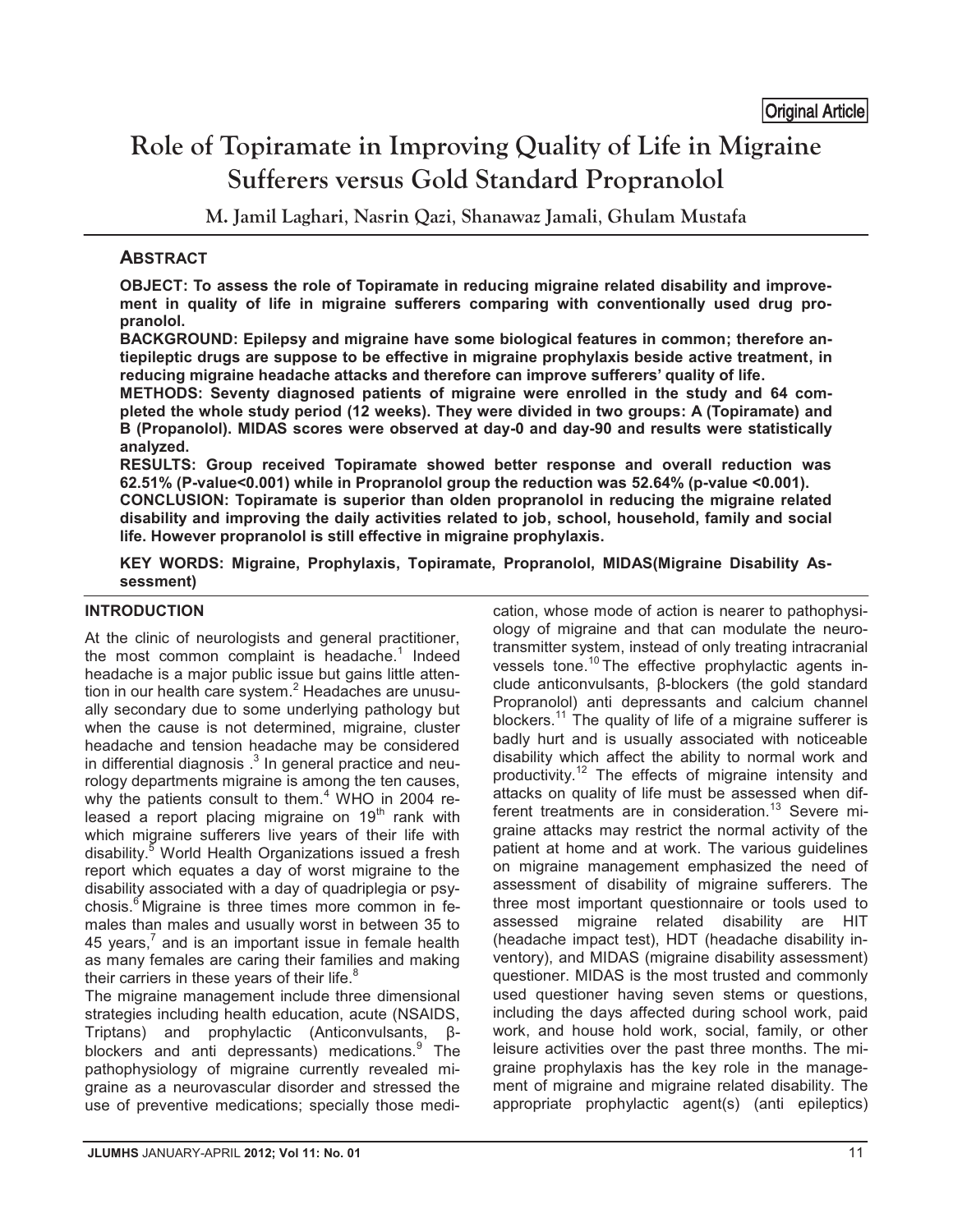#### **Role of Topiramate in Improving Quality of Life**

which is related to its patophysiocogy can improve the migraine related disability and improving quality of life of the sufferer.<sup>14</sup> In the light of above stated background the aim of this current study is to compare the role of topiramate (anti epileptic) and propranolol (beta blocker), in improving the quality of life of migraine sufferer.

# **METHODS**

This comparative study was conducted at the Department of Pharmacology and Therapeutics, BMSI, JPMC Karachi in collaboration with Departments of Neurology and Medicine, JPMC Karachi.

#### *Inclusion criteria*

Patients with history of migraine for more than 6 months with or without aura, aged between 18 to 55 years of either sex, patient with the history of three or more attacks in a month.

#### *Exclusion criteria*

Patients with history of attacks other than migraine, women using oral contraceptives, pregnant females, lactating mothers, patients suffering from renal and liver diseases, glaucoma, bronchial asthma, congestive cardiac failure and diabetes mellitus.

#### *Data collection and analysis*

The pain visual analog scale is designed to present to the respondent to rate scale with minimum constraints. Respondents marked the location on line corresponding to the amount of pain they experienced. The scale consists of a straight line of a specified length with verbal description at each end. The use of the scale was explained to each subject beforehand. It is a valid and reliable instrument for measurement of chronic pain intensity.

The migraine diary gives details about how worse the attacks are and how well medication helped during the study period. This will decides its efficacy in migraine prevention. It helps the physician in managing the migraine attacks and guiding them for proper treatment. Furthermore it provides the knowledge about the number of attacks (frequency) and duration of migraine attacks.

Patients were divided into two groups (A and B) of 35 patients each. Group A patients received tablet Topiramate 100mg in two divided doses and group B patients were given Tablet Propranolol 40mg in two dividend doses for 12 weeks. Assessment of improvement of disability was measured in days by using MI-DAS questionnaire at baseline and at the end of study. The migraine diary was maintained daily for the entire study period (12 weeks). Patients were provided with the visual analogue scale to be marked daily against each date (1-10) was given, so whenever the patients having migraine attack can mention the intensity of pain and no of attacks during study period. All the values were taken as mean and ±SEM; the primary efficacy measurement was the mean change in MIDAS scores from the baseline to end point. The data was analyzed statistically and student's t-test was applied.

#### *Materials*

Topiramate 50mg tablet Propranolol 40mg tablet

Migraine dairy having pain visual analogue scale MIDAS questionnaire.

# **RESULTS**

In this study the disability was assessed by the MIDAS questionnaire by comparing the scores (in days) at day 0 to score at the end of study (day-90). Total scores were obtained by asking from the patients (all 5 questions) at the beginning of the study and were compared with scores of day-90 in both groups. Group A (Topiramate) showed much better reduction in days of migraine attacks from base line 24.57±1.08 to 9.21±0.40 (62.51%) with p value <0.001 when compared to group B in which reduction from baseline was 25.74±1.73 to 12.19±0.85 (52.64%). The p-value for both groups is highly significant(<0.001) and mean MIDAS scores were reduced from 24.57 to 9.21 days in group A while in group B the reduction was from 25.74 to 12.19 days. Statically both drugs are highly significant in improving the quality of life of migraine patient as shown in Table II.

#### **TABLE I: BASELINE CHARACTERISTICS OF PATIENTS**

| <b>Characterstics</b>                            | <b>Topiramate</b><br>Group   | <b>Propranolol</b><br>Group      |  |
|--------------------------------------------------|------------------------------|----------------------------------|--|
| <b>Total patients:</b><br>Remained in the        | 35                           | 35                               |  |
| study:<br>Left out:                              | 33 (94.28%)<br>02 (05.71%)   | 31 (88.57%)<br>04 (11.42%)       |  |
| Gender:<br>Female:<br>Male:                      | 26 (78.78%)<br>07 (21.21%)   | 25 (75.70%)<br>06 (19.35%)       |  |
| Age:<br>Mean:<br>Range:                          | 29±1.24 years<br>18-50 years | $30±1.56$ years<br>$18-53$ years |  |
| <b>Marital status:</b><br>Married:<br>Unmarried: | 20 (60.6%)<br>13 (39.7%)     | 17 (54.83%)<br>14 (45.16%)       |  |
| <b>Family history:</b><br>Positive:<br>Negative: | 28 (84.80%)<br>05 (15.5%)    | 29 (80.64%)<br>06 (19.35%)       |  |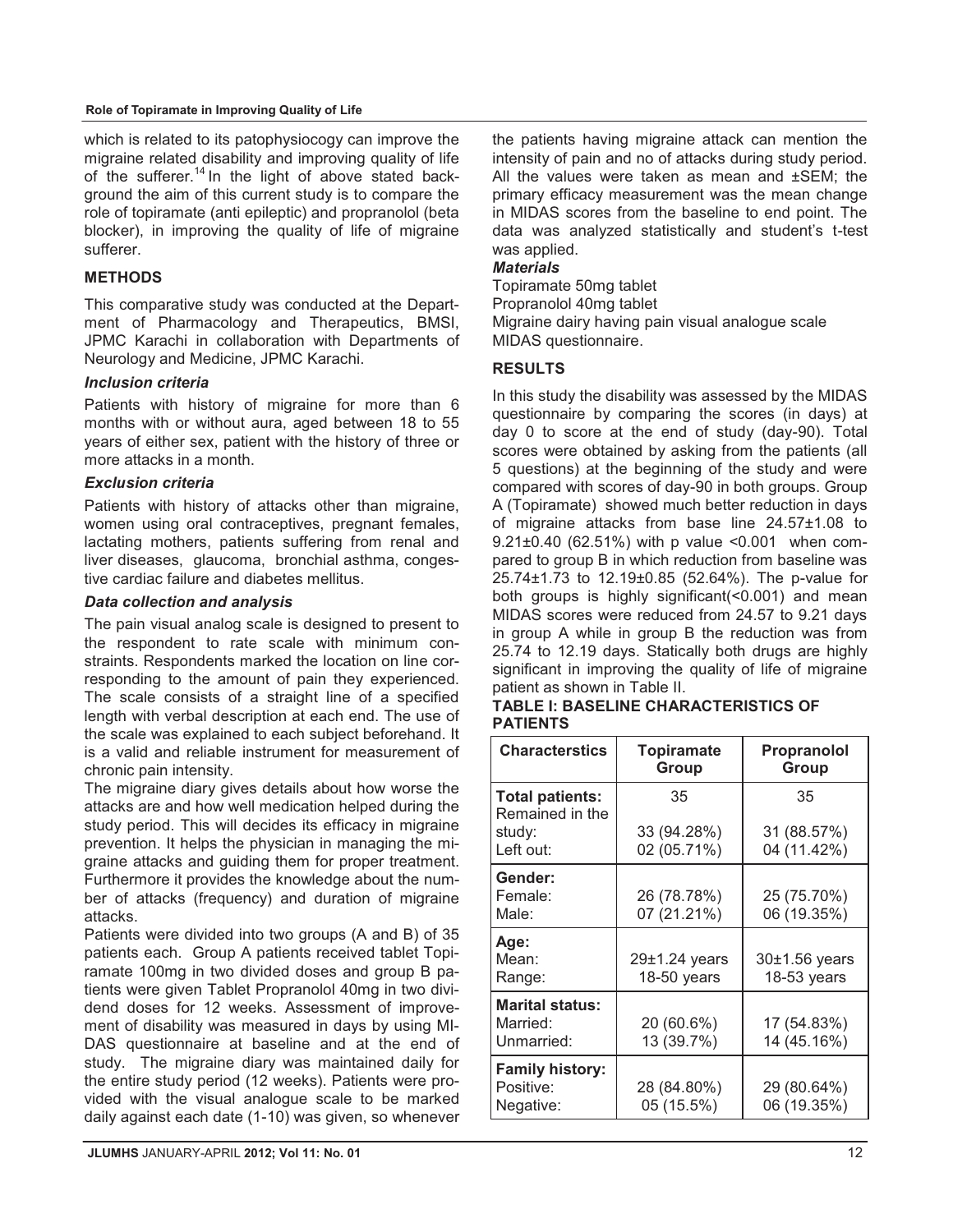| <b>Groups</b> | Day-0               |                            | Day-90   % Change | P-Value |
|---------------|---------------------|----------------------------|-------------------|---------|
| Topiramate    | $24.57+$<br>1.08    | $9.21 \pm$<br>0.40         | 62.51%            | < 0.001 |
| Propranolol   | $25.74 \pm$<br>1.73 | 12.19 <sub>±</sub><br>0.85 | 52.64%            | < 0.001 |

#### **TABLE II: COMPARISON OF MIDAS SCORES IN BOTH GROUPS**

# **DISCUSSION**

Many drugs are used for migraine prevention such as antiepileptic or anticonvulsants (valporate sodium, Topiramate, Gabapentine), Beta-blockers (Gold standard propranolol), Ca channel blockers and antidepressants drugs. These drugs are used to reduce migraine frequency, intensity, duration and most importantly to improve quality of life and to restore patient's daily activities.<sup>15</sup> According to clinical guidelines of IHS (international headache society) >50% reduction in headache attacks is the primary therapeutic efficiency end point in migraine prophylactic clinical trials.<sup>16</sup> Epilepsy and migraine have many of their biological features in common including pathophysiology and antiepileptics are effective in both disorders with same mode of action.<sup>17</sup> The newer antiepileptic drug topiramate shows its action by blocking voltage sensitive sodium channels, increasing the activity of GABA by decreasing the calcium channel opening and by decreasing the excitatory neurotransmitter glutamate, it has recently been approved by FDA for migraine prevention.

Ashkenazi and silbeisten  $(2003)^{10}$  conduct various clinical trials with topiramate 100 mg and concluded that reduction in headache days was from 20.6 to 8.2 (58%) after treatment, the results are nearer to the findings of our study. Our study is also consistent with studies conducted by Launer et al, 1999<sup>18</sup> Rachel MD  $(2001)^{19}$  who found excellent results with Topiramate 100 mg and mean MIDAS were reduced at the end of study, with improved quality of life and normal functioning of migraine sufferers. Three Pivotal studies are in accordance with our study in which they found superior efficacy of topiramate in migraine prophylaxis<sup>20-</sup>

<sup>23</sup>, the frequency, intensity and duration of migraine attacks reduced and consequently contributed in improving the quality of life of migraine patients $^{23-25}$ . Therefore the newer antiepileptic drug Topiramate in moderate doses is capable of reducing the migraine related disability and can improve the quality of life of these patients.

# **REFERENCES**

1. Yoon MS, Savidou I, Diener H C et al. Evidence based guideline in migraine prevention. Neurotherapeutics 2005, 5:333-341.

- 2. Steiner T J & Font basso M. Headache. BMJ 2002; 325:881-886.
- 3. Snow V, Weiss K, Wall E M et al. Pharmacological management of acute attacks of migraine and prevention of migraine headache. Annals of internal Medicine 2002; 137: 840-852.
- 4. Latinovic L J, Teriwindt G M, Ferrari M D et al. Headache and migraine in primary care consultation, prescription and referral rates in a large population. J. Neurol, Neurosurg, Psychiatry 2005; 77: 385-387.
- 5. WHO Report. Lifting the burden: the global campaign against headache. The Lancet Neurology 2004; 3:204-205.
- 6. Goldstone J P, Eross E, Dodick D W et al. Migraine in special populations. Postgraduate Medicine 2004; 115: 39-50.
- 7. Diener H C, Limmroth V, Fritsche G et al. Therapy of migraine attacks and migraine prophylaxis, recommendations of the German society for Neurology and German migraine and headache society 2005.
- 8. Tozer B S, Boatwright E A, David P S et al. Prevention of migraine in women throughout the life span. Mayo Clin Proc 2006; 81: 1086-1092.
- 9. Unger J, Cady R K, Cady K F et al. Migraine Headaches, Part 2: Treatment options. The Female Patient 2003; 28:22-29.
- 10. Ashkenazi A & Silberstein S D. The evolving management of migraine. Current Opinion in Neurology 2003; 16:341-345.
- 11. Shayganneejad V, Angorbharri M, Ghorbani A et al. Comparison of the effect of Topiramate and sodium valporate in migraine prevention: A randomized blinded crossover study. The J of Head & Face Pain 2006, 46:1-7.
- 12. NINDAS. 21<sup>st</sup> Century Prevention and management of migraine Headaches. Clinician 2001; 19:1 -26.
- 13. Holmes W F, Macgrigor E N, Dodick D et al. Migraine related disability. Neurology 2001; 56:S13- S19.
- 14. Hung P, Futh J L, Wang S J et al. Validity, Reliability & Application of the Taiwan Version of the Migraine Disability Assessment Questionnaire. J From Med Assoc 2006; 105:563-568.
- 15. Hector R, Martines, Leonel C M et al. Headache 2003;43:1080-1084.
- 16. Silberstein SD, Loder E, Forde G et al. The impact of migraine on daily activities: effect of topiramate compared with placebo. Curr Med Res & Opin 2006; 22:1021-1029.
- 17. Headache 2006: A guideline by American Headache Society.